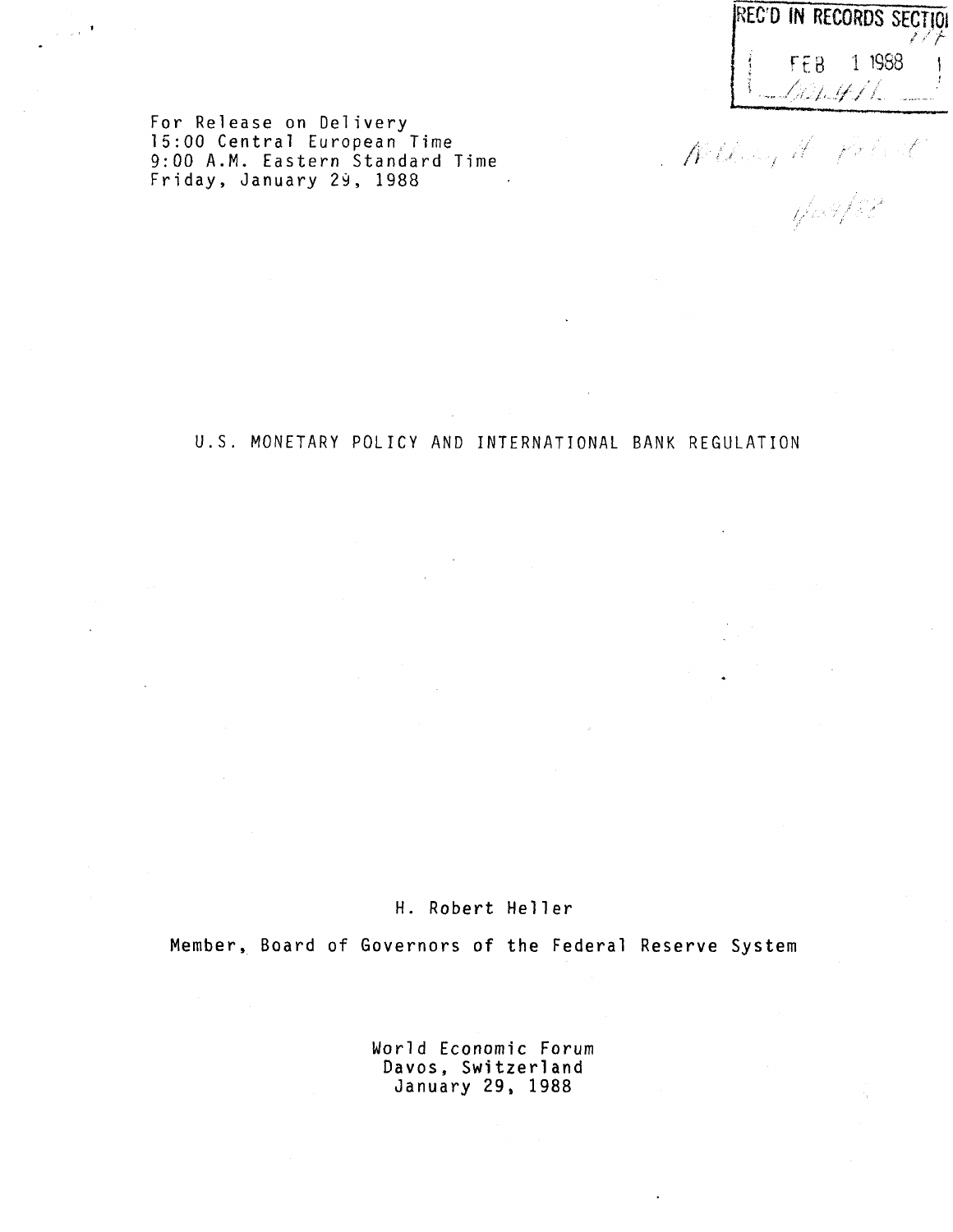### U.S. MONETARY POLICY AND INTERNATIONAL BANK REGULATION

It is a great pleasure to speak to you oh the topic of "U.S. Monetary Policy and International Bank Regulation" because it combines the two main responsibilities of the Federal Reserve System. I have been allotted 10 minutes for my remarks, but I trust we all recognize that this is barely enough time to introduce topics of such enormous breadth and depth.

Let me therefore summarize some of the key issues to kick off the debate — which I trust will be lively indeed.

First, I believe that U.S. economic growth will exceed two. percent this year. This is not at all unsatisfactory for an expansion that is'now over five years old. Although a recession is not evident in the numbers, the quarterly pattern may well be a bit uneven.

**Second, the economy is becoming more balanced because the sectors that were leading the growth parade in years past are slowing down markedly, while the formerly sluggish sectors are now expanding more vigorously.**

**Looked upon in a different way, we must shift resources from the domestic sector to the international sector, and our domestic growth will have to be somewhat subdued to free these resources for international sector expansion. That is**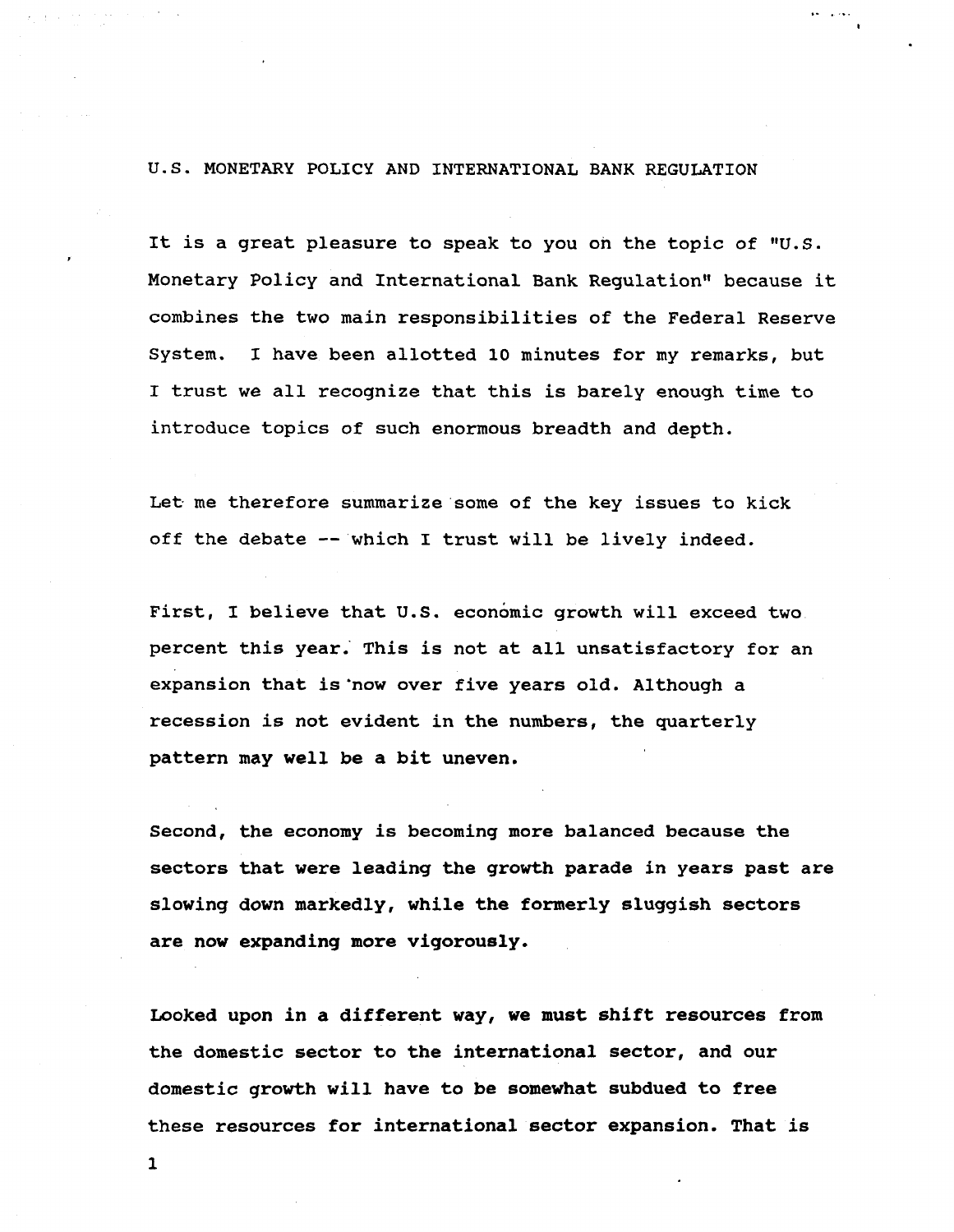**the game plan.**

**Among the sectors that are slowing down are governmental and consumer spending. Also the construction sector is showing considerable sluggishness.**

**The key growth sector is now foreign trade. Agriculture and energy are also showing new life, and business investment soared in the second half of last year. Let me briefly highlight these developments.**

## **Government Spending Slows to Cut Deficit**

**The current restraint in governmental spending is desirable for several reasons: one, governmental spending grew too fast during the early eighties and had begun to absorb an increasing percentage of GNP. Two, the budget deficit needs to be further reduced, and three, the entire domestic economy must slow down to make room for export expansion.**

**The key to budget consolidation has been strict spending discipline. Last year, the federal deficit was reduced by one-third to \$148 billion. Of course, we all agree that even that deficit is still too large and must be reduced further. The Gramm-Rudman legislation ensures that we will continue to hold our feet to the fire.**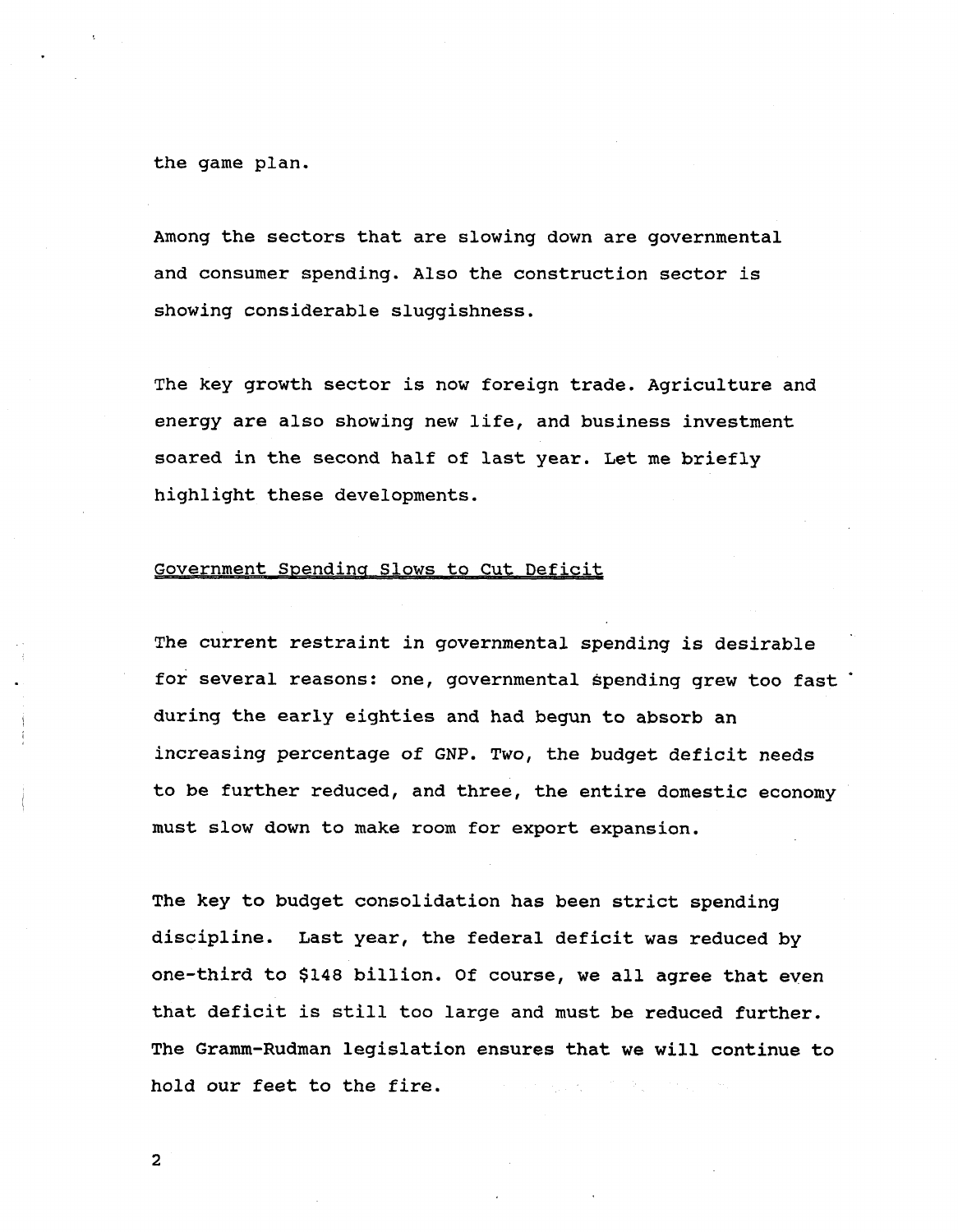**It is also important to keep in mind that we are now in the last year of a federal income tax reform of unprecedented magnitude. Marginal income tax rates were cut from 80 percent in 1980 to 28 percent this year. The top corporate tax rate is now 34 percent. It stands to reason that these tax rate reductions helped in the creation of 14.5 million new jobs during the current expansion. These important long-term incentives to work should not be sacrificed to achieve shortterm goals.**

## **Better Domestic Economic Balance**

**Consumer spending is slowing considerably after a rapid expansion during the last few years. The result of this spending boom was that the personal saving rate dropped below 3 percent in the fall. We all agree that a slowdown in consumer spending accompanied by higher savings rates is needed for domestic as well as international financial reasons — and such an increase now seems certain. The other sector that shows a significant decline in activity is the construction industry.**

**Agriculture and energy are two domestic sectors that were rather depressed and are now doing better. Agriculture, in particular, has benefitted from federal spending programs, so that real farm income is now at the highest level in over a decade.**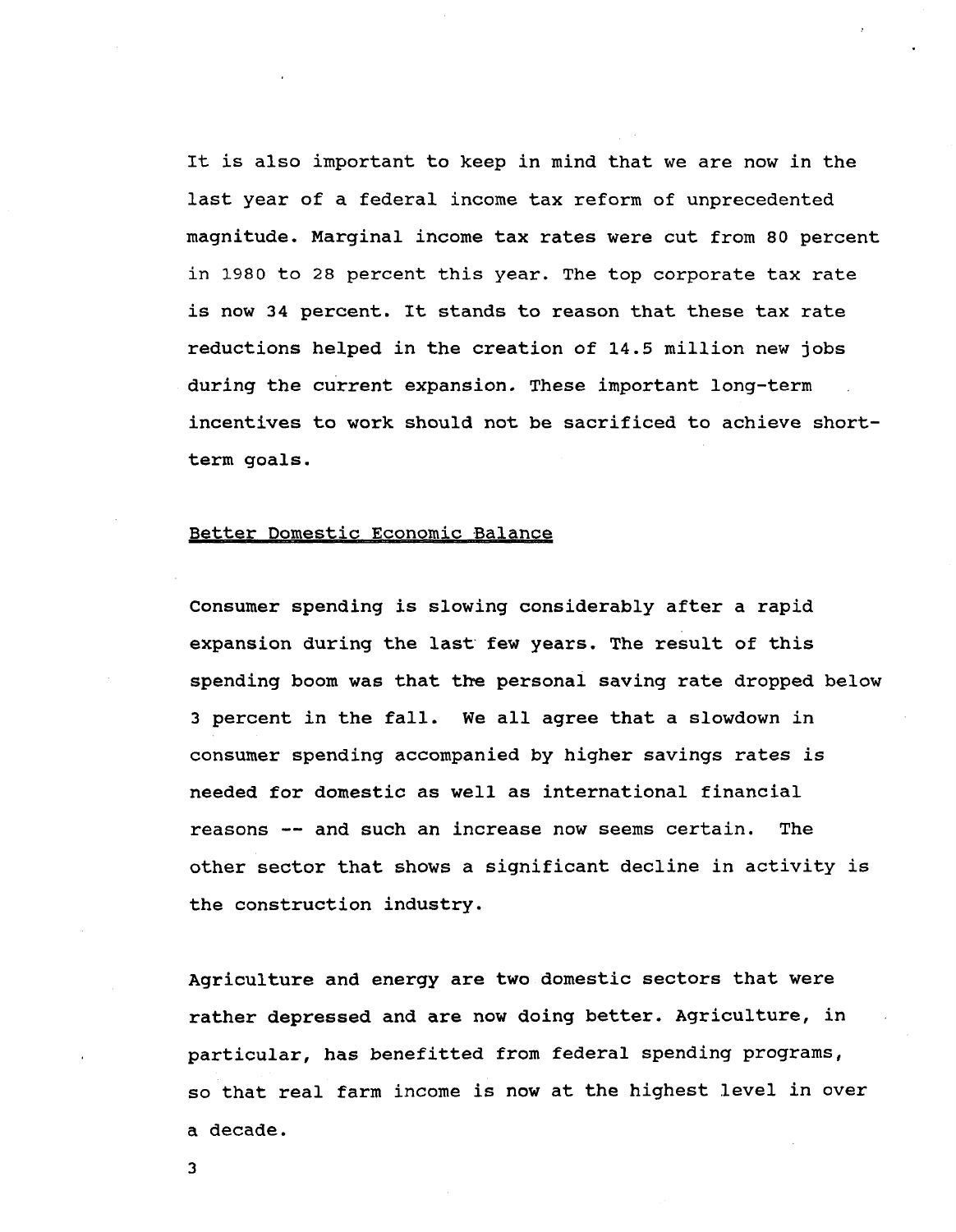**Energy prices are now declining somewhat as a result of unused OPEC capacity, but we expect that the contractionary phase in energy should be largely behind us. While one should not expect a return to the boom conditions of the seventies, there is again room for well-planned and carefully implemented energy projects.**

### **Foreign Trade Stimulus to the Economy**

**The key growth sector is now foreign trade. About half of the overall growth impetus in 1988 should come from this sector alone.**

**Much of the rejuvenation of foreign trade is due to the exchange rate changes that we have witnessed since the spring of 1985. We are now in a position where the average exchange rates prevailing in 1979 and 1980 have been approximately restored. As you will recall, in those years the U.S. current account was balanced, and it stands to reason that U.S. producers are no longer as handicapped in world markets as in recent years.**

**Our non-agricultural exports are now growing near 20 percent annually in volume terms. While this is an encouraging development, it is clear that the legacy of the dollar overvaluation is still with us in the form of record trade**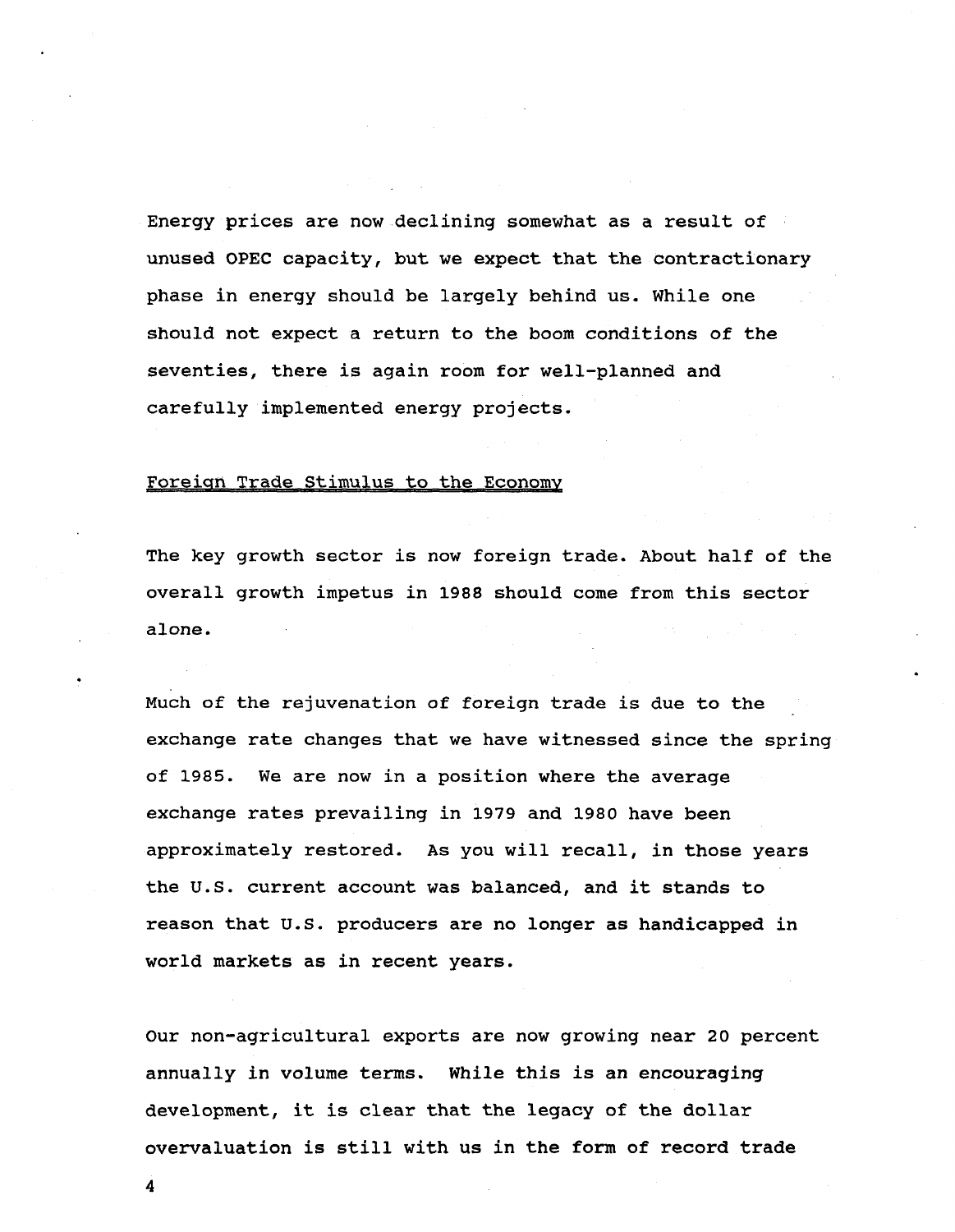**imbalances. The U.S. is now running an estimated current account deficit of \$160 billion, while Japan runs a surplus of about \$85 billion and Germany shows a \$45 billion surplus.**

**It should also be kept in mind that our export growth rate has to be about two-thirds higher than our import growth rate just to keep the trade deficit from rising in absolute dollar terms. We still have a long way to go to rectify the existing imbalances, but we are determined to do so.**

**I stated earlier that the exchange rate changes that have already taken place will help to restore a better balance in the international accounts. But it would be wrong to assume that this process will be entirely automatic and painless.**

**For the United States, this implies enormous domestic adjustments that include a sharp reorientation of the entire economic structure towards the foreign trade sector. For many American producers — especially the small and medium-sized manufacturers — this will be a period of unprecedented challenges. Some of them may even have to learn a few foreign languages to succeed in the new environment.**

#### **Complementarity in Global Adjustment Needed**

**We should also keep in mind that the restructuring of**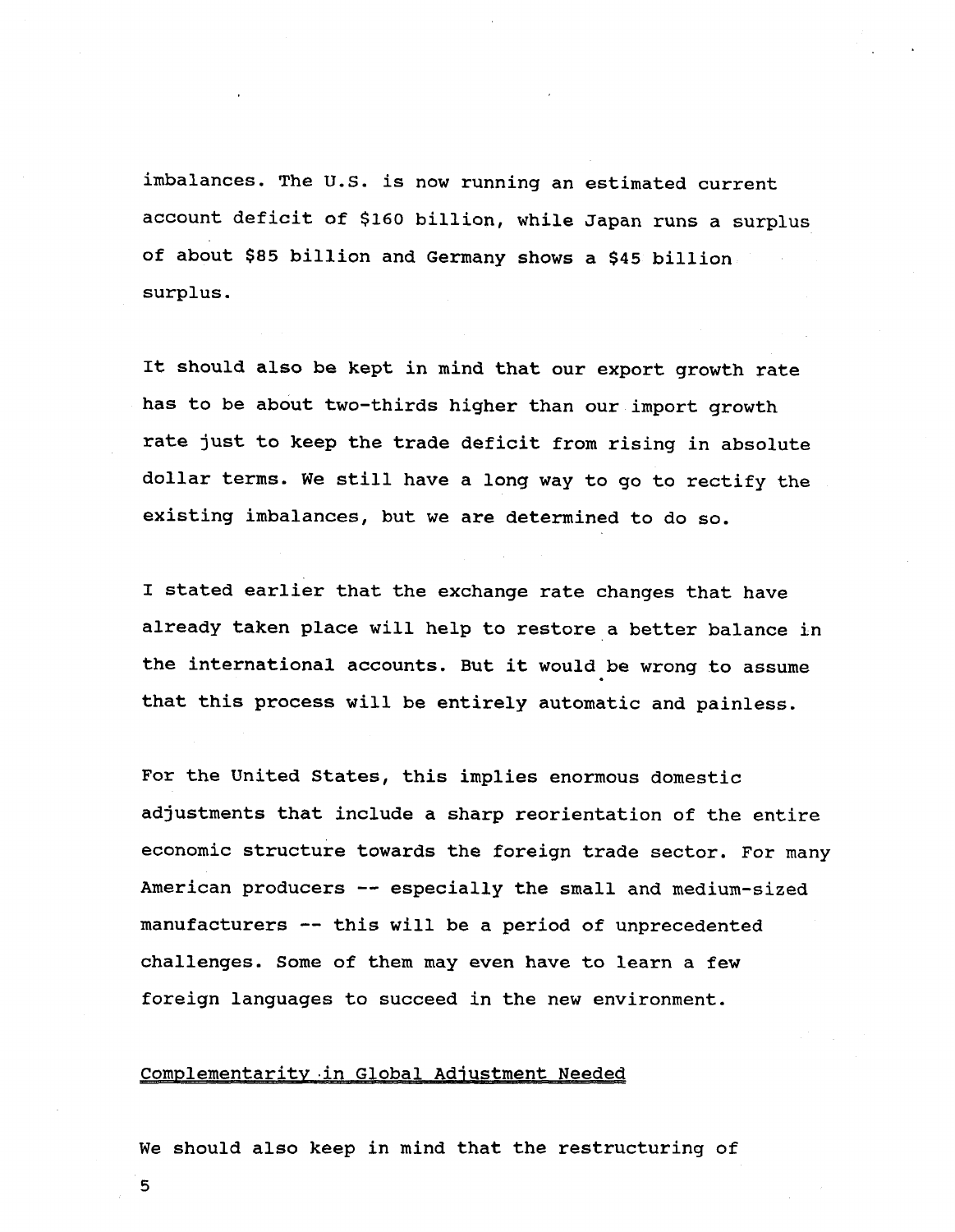**American industry towards the foreign trade sector and the complementary reorientation of Japanese and European industries will be much easier to accomplish in an environment of economic growth — rather than stagnation. Instead of fighting over market shares, growth will permit everyone to move forward.**

**In that connection it is important to emphasize that the adjustment of the trade imbalances should not be brought about by protectionism or a recession in the United States. While this would surely lower U.S. imports, it would also lower European and Asian exports. That would be the prescription for global stagnation and maybe even global recession. .**

**Instead, the global adjustment should come about through a surge in imports by the surplus countries — a surge brought about by growth and market-opening measures.**

**But time is passing and with it opportunities for forwardlooking and growth-oriented measures on behalf of the surplus countries are being foregone. As a result, the pressures for adjustment by the deficit countries are mounting and are becoming increasingly difficult to resist and to cope with.**

**In particular, it is important that the current period of dollar stability is not seen as an excuse for complacency,**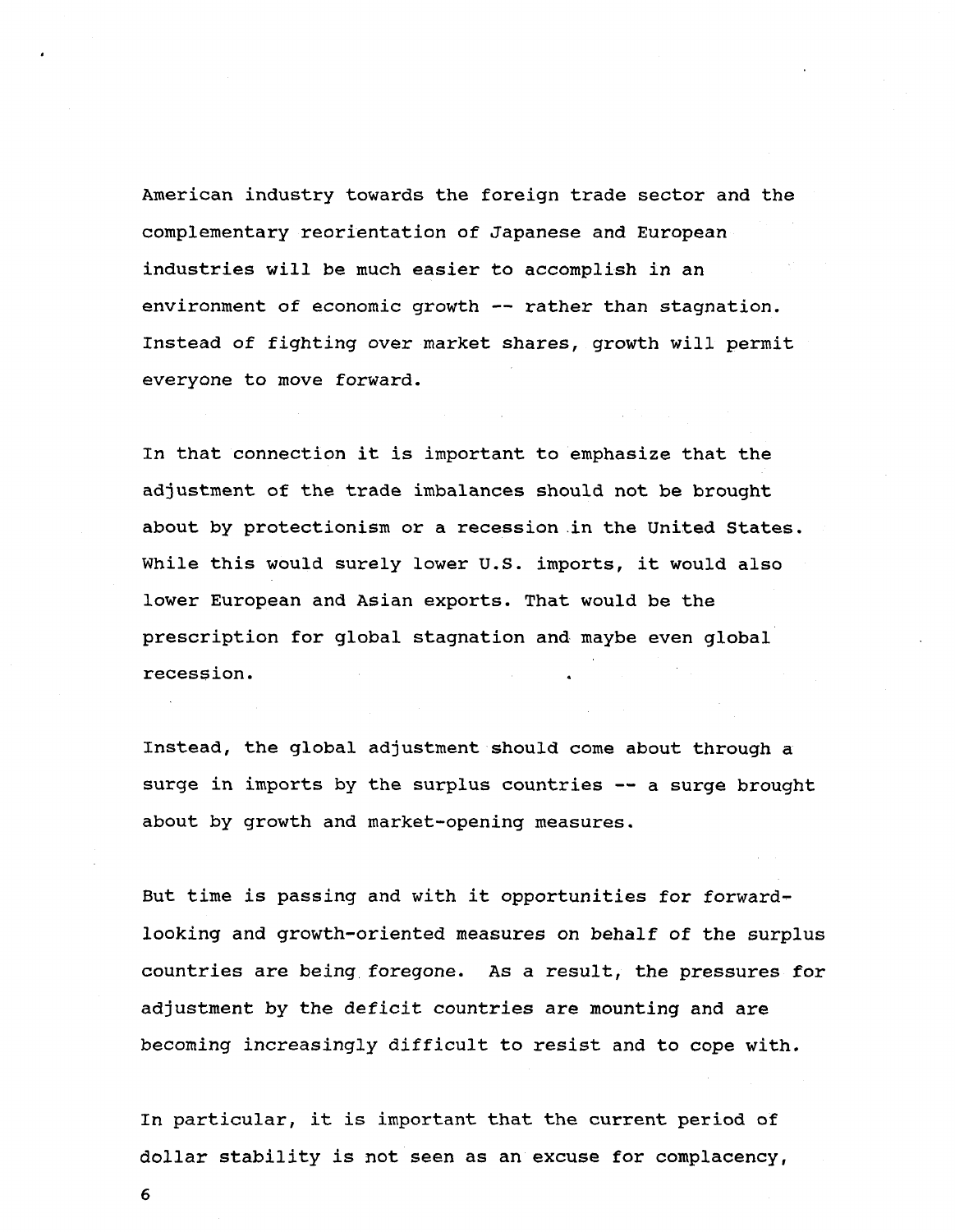**but as an opportunity to put economic policies in place that will bring about the needed adjustment in the trade accounts and thereby alleviate exchange rate pressures.**

#### **Monetary Policy Carefully Balanced**

**In such an environment, U.S. monetary policy needs to be carefully balanced. On the one hand, we need to supply enough liquidity to sustain the economic expansion; on the other hand, domestic growth needs to be sufficiently constrained so that resources can be shifted to the foreign sector.**

**At the same time, we have to be mindful of the inflationary impetus emanating from the foreign trade sector in periods when foreign currencies — and with it foreign goods — are becoming more expensive. We must avoid the spreading of these price pressures to the domestic economy.**

**That inflation can be successfully contained during periods of currency depreciation has been demonstrated by Japan and Germany, which managed to cut their respective inflation rates during the period from 1980 to 1985 from 8 percent to 2 percent and from over 5 percent to 2 percent.**

**I believe that U.S. monetary growth last year has been appropriate to support this complex set of objectives of continued growth with price stability and room for external**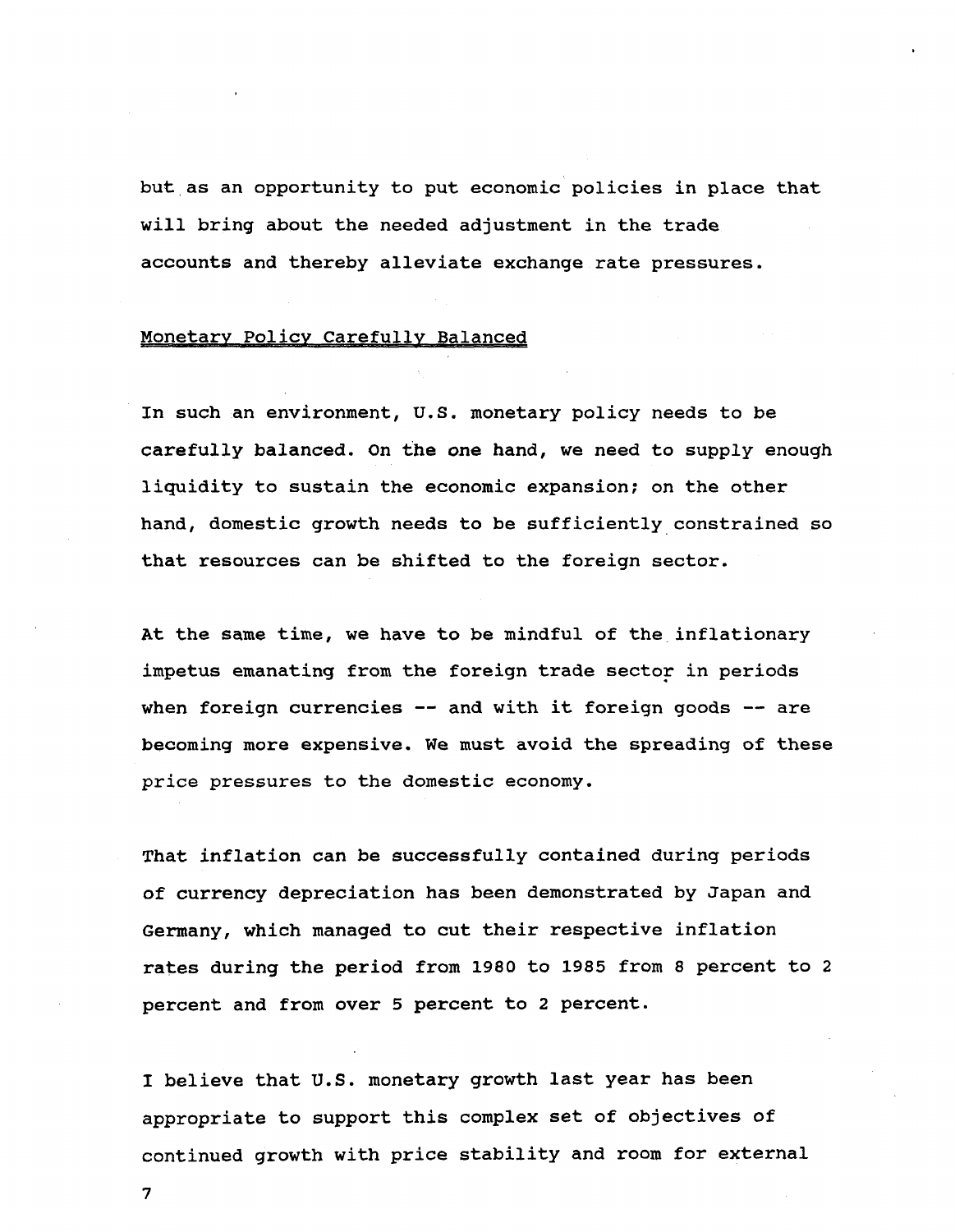**adjustment.**

**But it is also clear that monetary policy alone cannot be held responsible for the achievement of these multiple objectives. Other policy tools and, in particular, fiscal policy, must carry their proper share of the adjustment burden as well.**

**In sum, I am convinced that our monetary policy stance has been appropriate, and we will do our best to continue this feat.**

### **Banking Reform Needs To Be Implemented**

**Let me close with a few remarks about banking reform. Two highly significant changes in the regulatory environment for banks are now in the offing.**

**For one, the U.S. Congress is now considering a far-reaching modification and modernization of our banking laws. The draft legislation submitted by Senators Garn and Proxmire will permit the linkage of commercial and investment banking activities within the United States for the first time in over 50 years. I realize that for most of the European members of this audience this is a just a catch-up to your everyday practices. But for us in the United States it represents a most significant reform that was unthinkable**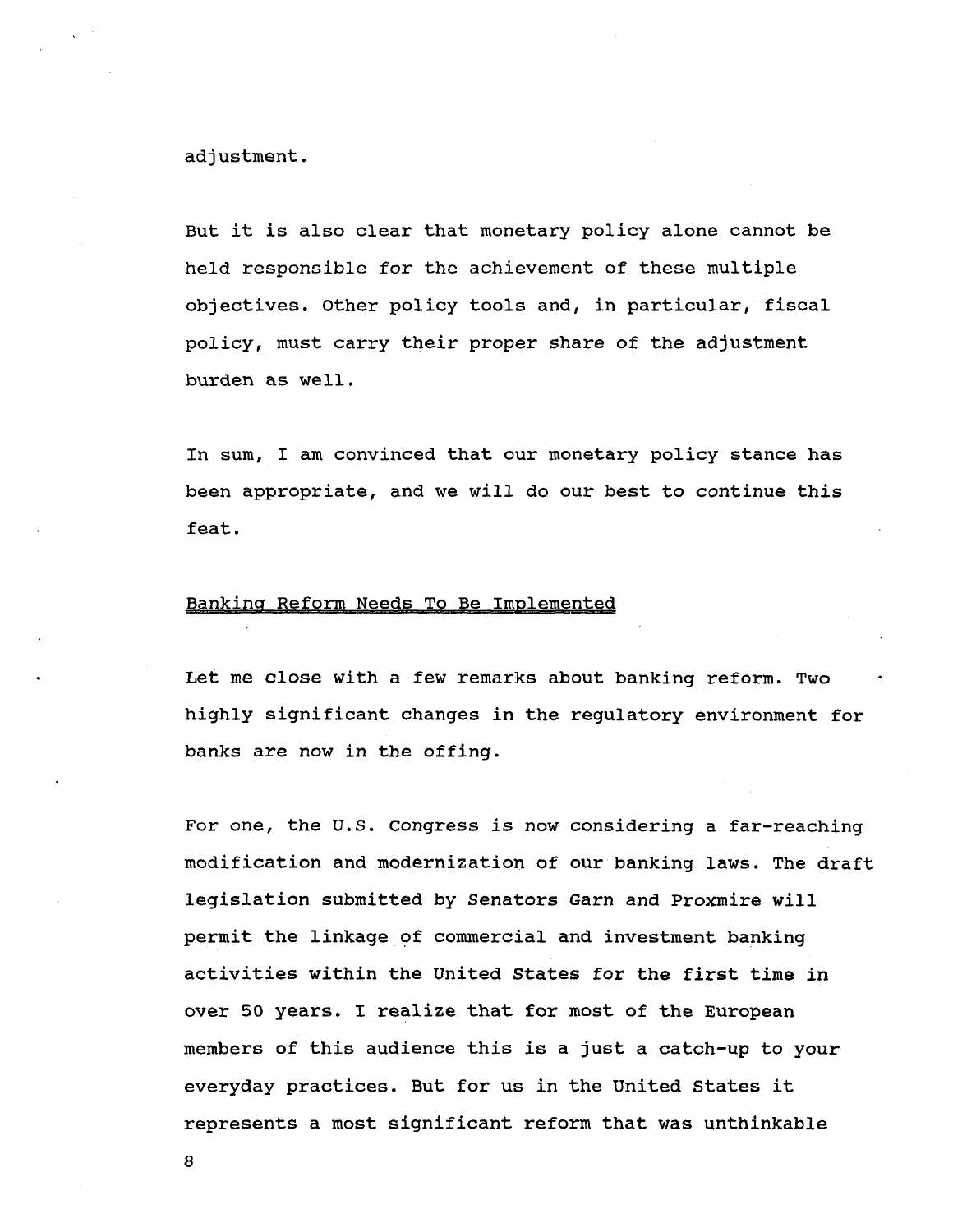**only a few years ago. This reform will finally allow American banks to compete across the same product spectrum to which you have long been accustomed. Needless to say, I wholeheartedly support this reform legislation and hope that it will be enacted speedily.**

**The second regulatory change is truly global in scope. I am speaking, of course, of the new international risk-based capital standards that were agreed to in draft form by the supervisory agencies of 12 industrialized countries meeting at the Bank for International Settlements in Basle. Given the complexity of the topic and the various national practices involved, this accomplishment is truly extraordinary.**

**The draft agreement, if ultimately adopted, will go a long way in harmonizing regulatory practices in the 12 countries and thereby contribute significantly to a high degree of competitive equality among virtually all internationally active banks. There are three key elements to the agreement.**

**First of all, there is agreement on a common definition of capital. The role of common stockholders equity capital is given central importance. This equity capital can be supplemented at the option of the national authorities by various types of preferred stock, perpetual and subordinated**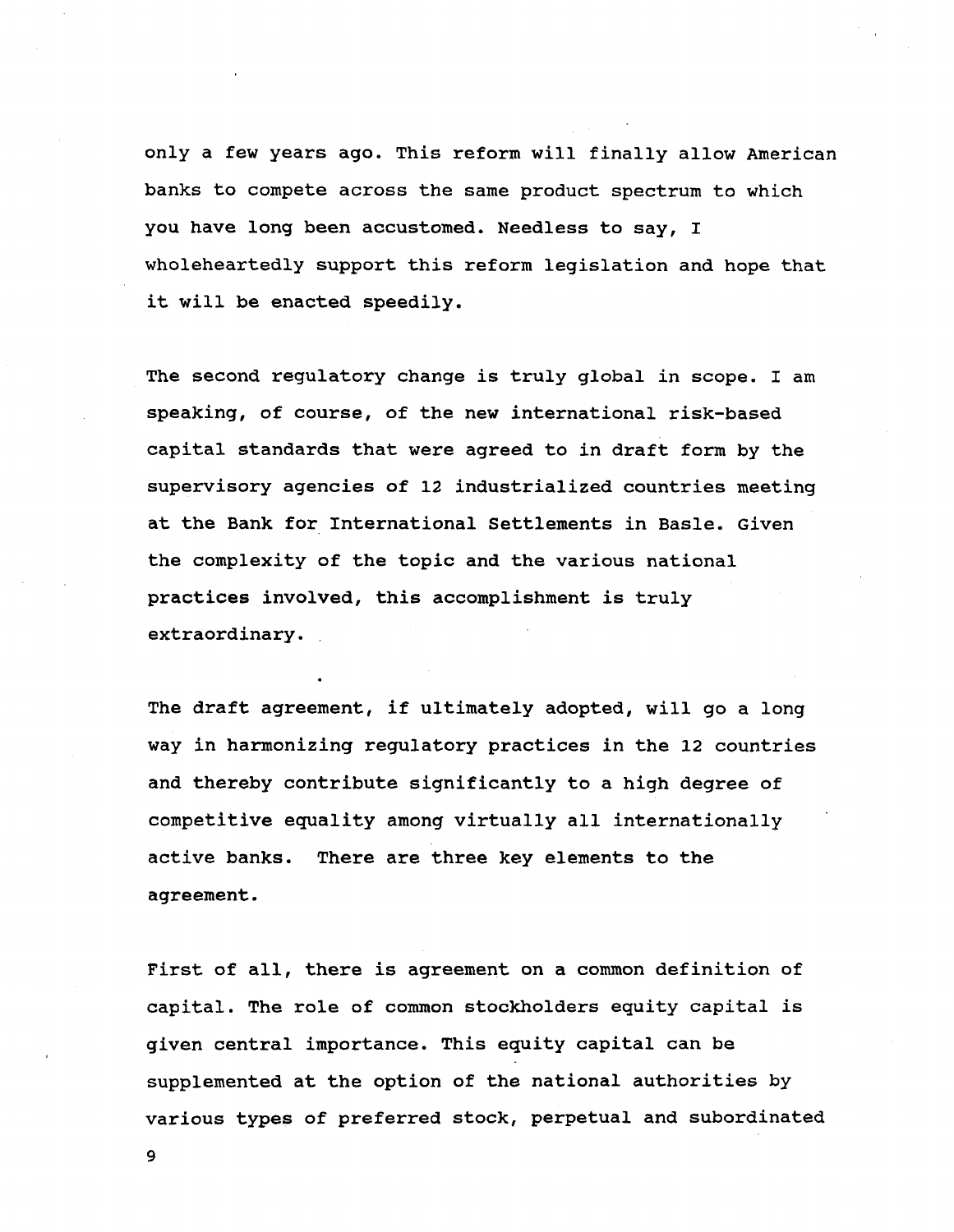**debt, mandatory convertible securities, general loan-loss reserves, and even unrecognized capital gains in buildings and stock holdings.**

**Second, there is a general framework for assigning assets and off-balance sheet items into several broad risk categories. The classification scheme recognizes the varying degree of risk involved in holding cash, Treasury securities, interbank claims, and regular bank loans and assigns various weights to these asset classes. The scheme also converts off-balance sheet items, such as forward foreign exchange contracts, standby letters of credit, performance bonds, and various types of credit facilities into balance-sheet equivalents. The key accomplishment here is to adjust the banks' exposure for the actual risk involved and to remove the disincentive to hold liquid and secure investments.**

**Finally, the proposal specifies a minimum risk-based capital ratio of 8 percent, of which 4 percent must be in the form of shareholder equity, by year-end 1992. Banks are expected to achieve minimum interim targets of 7.25 and 3.25 by the end of 1990.**

**While such ratios will be easy to achieve for banks in some countries, there will be other countries where banks will have to add considerably to their capital in order to be in compliance. As a result, competitive equity should be greatly**